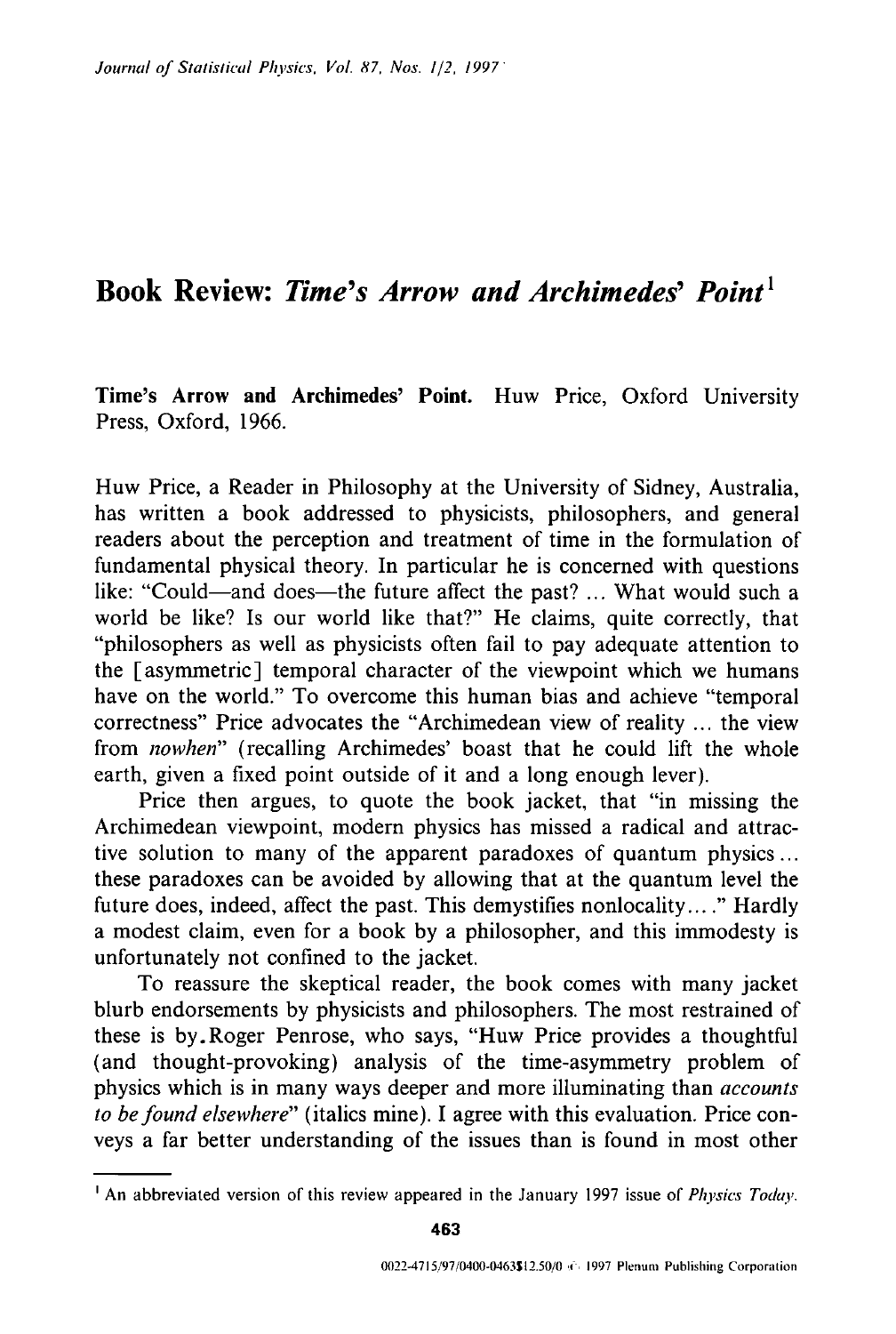books devoted to this topic. [I should add, however, that there are many places where, I think, the book misses its mark and also that the book's unnecessary (and unjustified) arrogance will almost surely infuriate most readers, greatly lessening its value to scientists.]

The first main theme of the book is that "The asymmetries of thermodynamics and radiation appear to depend on the fact that the universe had a particular character early in its history: its matter was very evenly distributed, which is a very ordered [low entropy] condition for a system in which gravity is the dominant force." Price then argues that while this initial condition explains the observed "macroscopic" asymmetry, which includes our own biological and psychological make up—the past feels very different to us from the future--it does not imply an *additional microscopic asymmetry* which physicists often mistakenly assume. This he calls  $\mu$ Innocence: "interacting [microscopic] systems are uncorrelated before they interact." This leads to "a deep and almost unrecognized conflict in contemporary physics. If we are to retain T-symmetry, we should abandon  $\mu$ Innocence." Furthermore, "quantum mechanics seems to offer empirical confirmation that  $\mu$ Innocence fails. The failure of  $\mu$ Innocence seems to open the way for a kind of backward causation."

A detailed discussion of the quantum world view is in the last part of the book. After describing the usual paradoxes, Price comes down strongly in favor of what he calls "the common future hypothesis," which is a denial of  $\mu$ Innocence, or independence, to objects which have an interaction in the future. "Compared to all other major approaches, its advantage seems to be that it does not conflict with special relativity," that is, it does not require the "crude" nonlocality that follows from Bell's theorem when backward causation is excluded, because "the point at which [systems] become coupled ... lies well within the light cone of their later [interactions]." In fact, Price advocates a *local* hidden variable theory made compatible with quantum mechanics and special relativity through *backward causation.* 

On the whole Price does well in pointing out "a variety of common mistakes and misconceptions about time" and in "sorting out how much of the temporal asymmetry we think we see in the world is objective, and how much is simply a by-product of our own asymmetry." The idea that this and other macroscopic asymmetries in our world are explained by the lowentropy initial state of our universe is of course not original to Price. It goes back at least to Ludwig Boltzmann, as quoted by E. Broda in *Ludwig Boltzmann, Man-Physicist-Philosopher* (Ox Bow Press, 1983, p. 79): "That in nature the transition from a probable to an improbable state does not take place as often as the converse, can be explained by assuming a very improbable initial state of the entire universe surrounding us. This is a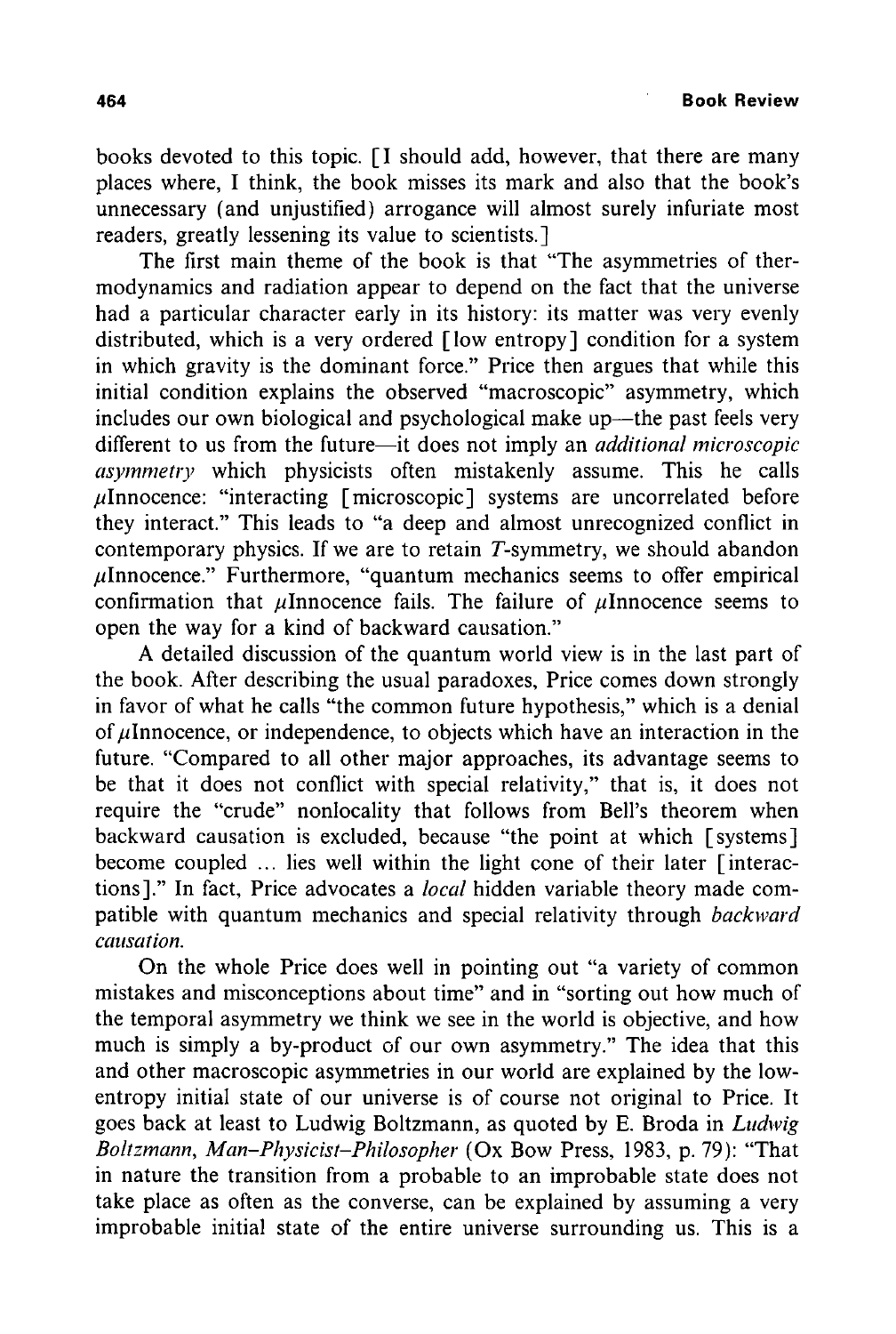## **Book Review 465**

reasonable assumption to make, since it enables us to explain the facts of experience .... " It is presented succinctly and elegantly by Richard Feynman in *The Character of Physical Law* (MIT Press, Cambridge, Massachusetts, 1967), "it is necessary to add to the physical laws the hypothesis that in the past the universe was more ordered, in the technical sense, than it is today ... to make an understanding of the irreversibility." Price does not quote Feynman, but follows closely the recent very clear formulation of this idea in terms of the "big bang" model by R. Penrose in *The Emperor's New Mind* (Oxfod University Press, Oxfod, 1989, Chapter 5), who takes for the "initial state" of the universe the macroscopicatly smooth energy density state prevalent soon after the big bang.

Gravity, being attractive and long range, is unlike any of the other natural forces. When there is enough matter/energy around, it completely overcomes the tendency toward uniformization observed in ordinary objects. Hence, in a universe dominated by gravity, like ours, a uniform density corresponds to a state of very low entropy or phase space volume for a given total energy.

The present clumpy macrostate of the universe, consisting of planets, stars, galaxies, black holes, etc., has higher entropy. It can therefore be considered as the "natural" evolution of the initial macrostate toward one with higher entropy. The small amount of local "order" or low entropy we see around us (and elsewhere)—from crystals to complex molecules to trees to brains--is perfectly consistent (and presumably even a consequence) of the much larger increase in the total entropy of the universe above its initial state. The "natural" or "equilibrium state" of the universe is one with all matter and energy collapsed into one big black hole, which, according to Penrose, would have a phase space volume some  $10^{10^{120}}$  times that of the initial state.

To be able to make the above type of deductions from the smooth initial *macrostate* of the universe, one has to add something about the initial microstate. It is usually assumed, implicitly or explicitly, that the initial *microstate* was *typical* with respect to some (at least vaguely defined) weight or measure on the different microstates compatible with the initial macrostate, e.g., "uniform" weight to all such microstates. But, accepting this reasonable minimalist assumption of typicality of the initial microstate, one should then be able to decide, at least in principle, what correlations are to be expected in particular situations; no additional independent assumptions about  $\mu$ Innocence would then be necessary or possible. Of course this might still require adopting, as a practical *working hypotheses*, certain rules of thumb about correlations and causations, not only in our daily lives, but also in our scientific work. This, and not some unacknowledged "mistake," seems to me the justification for assuming as a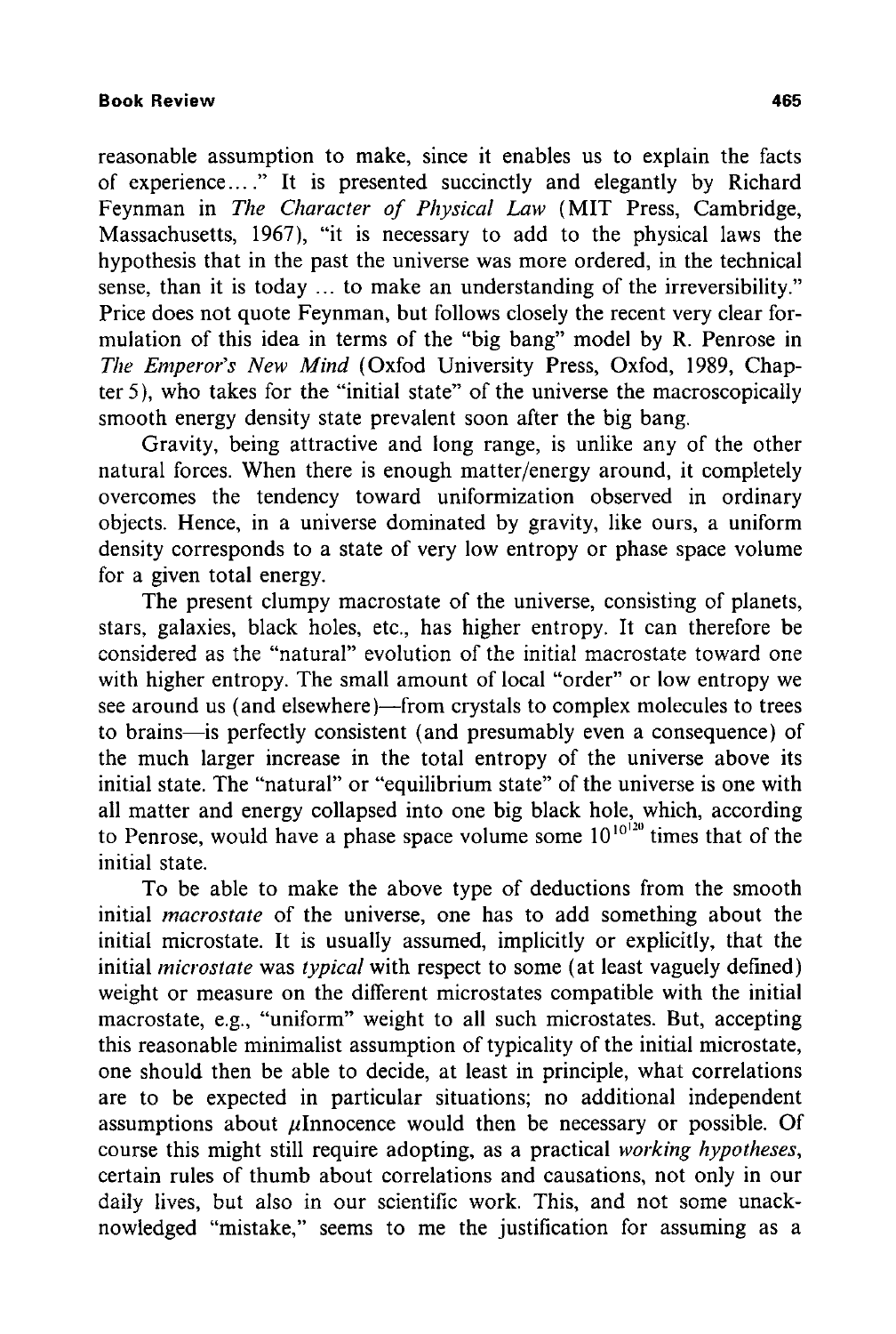working hypothesis of the lack or irrelevance of certain correlations to which Price so strongly objects.

As a very simple analogy, consider a gas in equilibrium in some confined spatial region, say half a box; it will have uncorrelated velocities despite the many interactions between the particles. If the volume of the confinement region is expanded by the removal of a partition, at  $t = t_0$ , the system will then find itself in an uncorrelated nonequilibrium initial state with respect to its Hamiltonian for  $t = t_0$ . Whether enough of this lack of correlation will persist for  $t > t_0$  to make the Boltzmann equation valid at later times is a difficult mathematical problem, whose answer Bottzmann assumed to be in the affirmative; for some rigorous results in this direction see Oscar Lanford, *(Physica A* 106:70, 1981 ). To make the questions about correlations in this simple system a bit closer to those we might ask about our universe, imagine that at time  $t_0$  many holes are made in the box. The gas expands then into pipes, some of which meet again at a later time  $t<sub>1</sub>$ . It is clearly a difficult problem to decide what correlations will be present at  $t_1$ , but if  $t_1 \geq t_0$  and the routes taken by the different streams are sufficiently complex, a good first guess is that there are no significant correlations.

In the above *Gedanken* experiment as well as in the real world, our statements refer to microscopic configurations of the system which are *typical* at  $t = t_0$  of the phase space volume associated with a macroscopic system in equilibrium. For such typical configurations we can take the velocities of the atoms in the initial equilibrium gas to be uncorrelated for all practical purposes. See Joel L. Lebowitz *(Phys. Today* 46:32, 1993) for a discussion in terms of classical physics and Detlef Dürr, Sheldon Goldstein, and Nino Zhangi *(J. Stat. Phys.* 67:843, 1992) for a quantum mechanical, à la de Broglie-Bohn, version.

I also found that Price is too insistent on the need for time correctness in cosmology, i.e., on the need to treat the final state of the universe in the same manner as the initial state. Price calls the lack of a comprehensive theory of initial and final states cosmology's basic dilemma. Now, while it would certainly be nice to have a theory that is able to *explain* the highly improbable smooth initial state of the universe, I am not so worried about the lack of such a theory. I am even less worried about the nature of the universe's final state. As long as we can explain the behavior of our actual and only universe on the basis of some plausible (although highly improbable according to phase-space-volume considerations) initial macro conditions, it seems to me quite reasonable to accept, at this time, Boltzmann's point of view that "one should not expect to deduce it [the initial state] from anything more fundamental." As for a final state, I would prefer to leave this alone for a while unless one could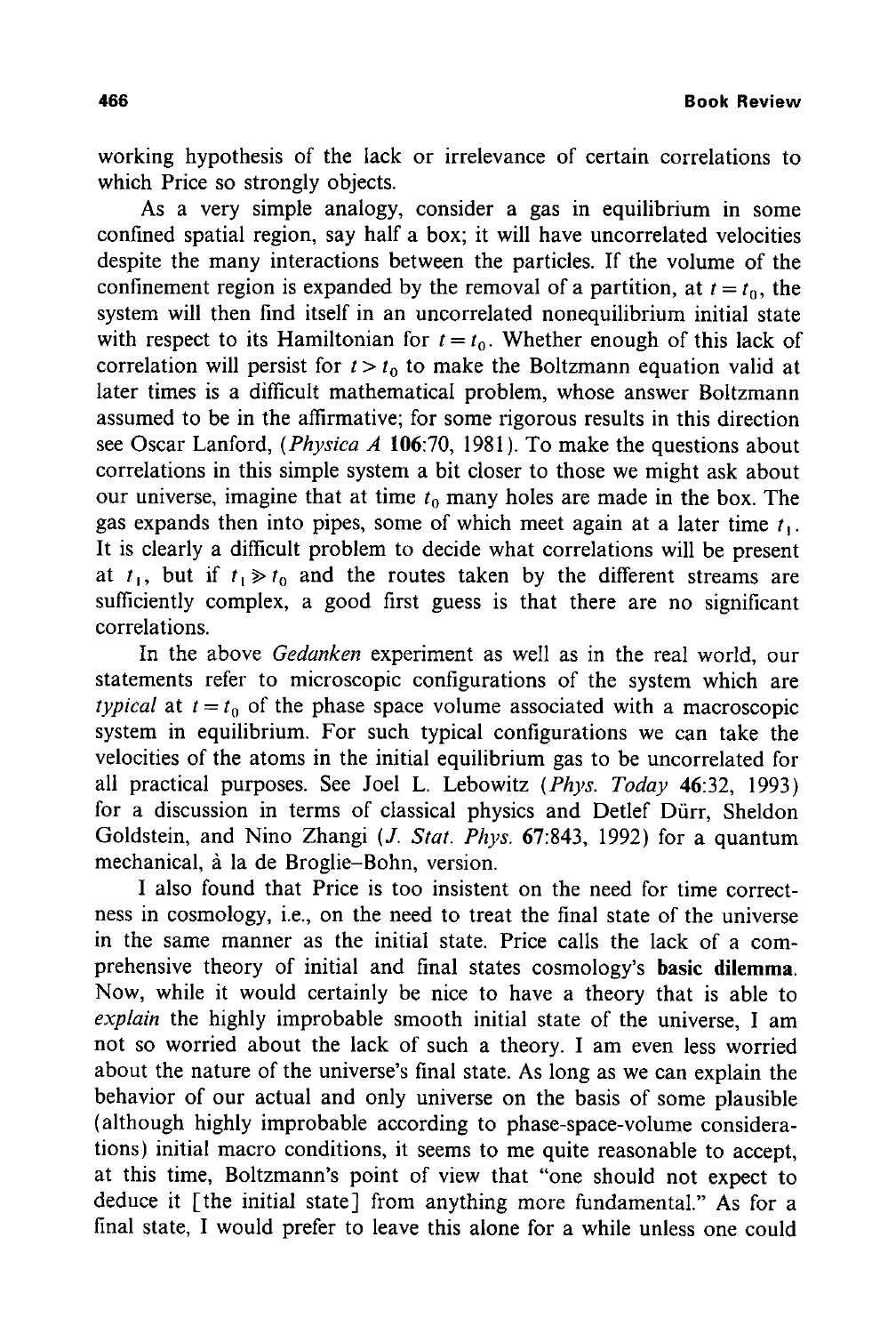## **Book Review** 467

find any evidence that at the present time we can already feel its influence.<sup>2</sup>

The most novel part of the book to me is Price's discussion of causation (I have not read David Hume since college, if then). Causation, which is deeply rooted in our psychology as unidirectional in time (we can with our "free will" affect the future, but not the past), is a very touchy subject in any model of the universe in which time evolution--be it of the classical variables or of the wave function--is described by deterministic or specified probabilistic equations. In Chapters 6 and 7 Price argues for the view that "the asymmetry of causation is a projection of our own temporal asymmetry as agents in the world." He believes, however, that this does not rule out "backward dependence, in circumstances in which an agent's access to past events is limited in certain ways." Consequently, the usual paradoxes associated with backward cuasation in science fiction time travel stories, like killing your mother before she gave birth to you, do not apply to the microscopic world of quantum mechanics, in which we cannot gain complete knowledge of a system's state without affecting that state by our interactions with it (measurement).

Price then goes on to present a good account of the conceptual problems present in our current view of the world, a world where results of measurements, as given by instrument readings, are wonderfully accurately predicted by quantum mechanics, but where the *true* nature of the reality discribed by the theory is very problematic. His discussion of the Einstein-Bohr "debate" about the *completeness* of the quantum description of reality is better than that found in much of the physics literature. He hits the nail on the head when he writes "The EPR [Einstein, Podolsky, Rosen] arguments failed by and large to sway supporters of the Copenhagen Interpretation, but this is perhaps due more to the obscurity of the Copenhagen response than to any compelling counterargument it brought to light." This debate is still very much with us, with many physicists apparently ready to deny the existence of any reality on the microscopic

<sup>2</sup> As remarked by Dennis Sciama *(The Unity of the Universe, Doubleday, New York, 1961,* p. 70), "the uniqueness of the universe ... raises problems, and for the following reason. Scientists normally have available for study many instances of any particular phenomenon. By comparing these instances with one another they are able to distinguish between the fundamental and the accidental aspects of the phenomenon. For example, by comparing many instances of motion under gravitation, Newton discovered that the shape of an orbit is fundamental but its size is not. Now with only one universe available for study, we have no basis for distinguishing between its fundamental and its accidental features. Two choices are then open to us. We can regard all its features as either equally fundamental or equally accidental. For my part, 1 believe that the aim of science should be to show that no feature of the universe is accidental." To me this seems quite unreasonable as a program: if such a result comes out from the study of the relationships in our actual universe, that is a great bonus, but it may just not be in the cards.